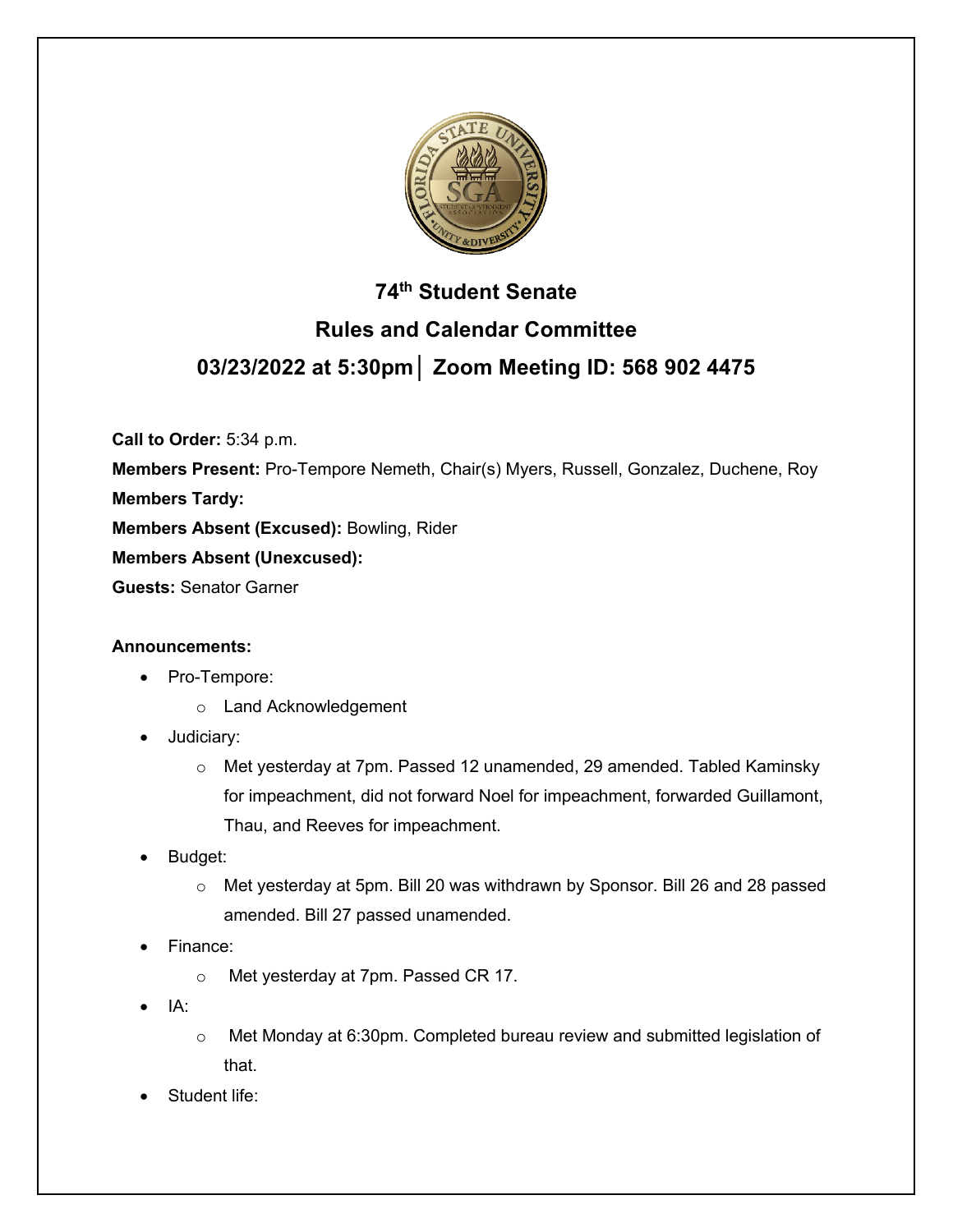- o Met Thursday for 6 mins. No sponsors went so adjourned.
- PAC:
	- o Met and passed CR 17.
- RTAC:
	- o Did not meet.

## **Committee Business:**

- Resolution 9 Sponsored by Senator Roy (P): Rules of Procedure Changes regarding masks and Zoom cameras.
- Suspension Hearing: Senator Garner (Music Seat 1)

## **Old Business:**

• Resolution 9 Sponsored by Senator Roy (P):

# o **TABLED AT REQUEST OF SPONSOR**

- Suspension Hearing: Senator Garner (Music Seat 1)
	- o Total of 9 absences since 12/01/2021
	- o Opening Statement
		- § Spring is difficult for most music majors, member of athletic bands. Member of bball band szn. Mens and womens bball is a course as well. Bball games are usually on Tuesday and Wednesday, have to get someone to cover if he can't go and if he can't get someone he has to go himself. Since it's a course grade, he hasn't been able to come to Finance or Senate on Wed at times. Sometimes has had to join while still at civic center, but its very loud so can't always do that. Asks to be reinstated.
	- o Questioning
		- § Gonzalez POI to Chair Nemeth How many absences are from Finance alone?
		- Nemeth 4 excused absences from Finance.
		- Gonzalez Seeing as 2 other committees meet outside of Tuesday and Wednesday, why did you not switch to a committee that better fits your schedule?
		- § Gharner They were all excused and when I have been in Finance I have participated a lot. I have worked with Chair Bowling to work around my commitments to my major. I enjoy working with student organizations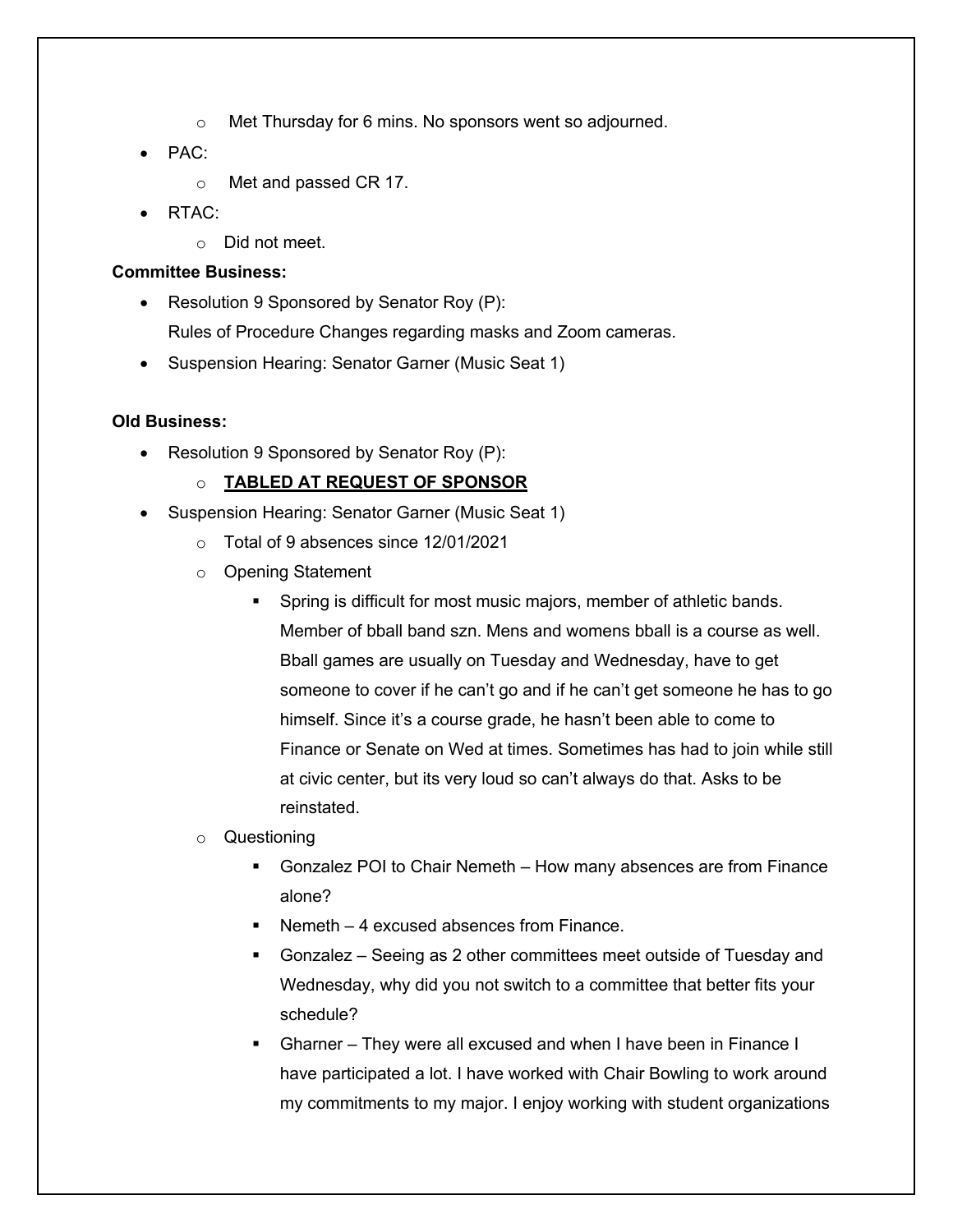and interacting with the student body, it was my preference, so I never wanted to leave Finance.

- § **Gonzalez moves to enter roundtable; Russell seconds**
- o Closing
	- § Waive
- o Roundtable
	- § Gonzalez I can only speak from what I have seen but the Senator has not been very engaged or involved with Senate as a whole. Basketball games are not every single Wednesday and the Senator has only been actively involved with 1 Senate meeting out of the many that we have had this semester. I'm on the edge about this one.
	- Myers I have not seen the involvement in Senate but I have also heard that he is active in Finance. Now that basketball season has ended, he is better able to attend and be present. He is graduating in the summer so his term is already ending prematurely. He should be given grace.
	- § Russell I will be voting to unsuspend. I feel sympathy for his time commitment and I'm glad he showed up today and has excused most of the absences he has had.
	- Duchene I'm sympathetic to performance-based majors, being one. Recognizing that the senator has a limited amt of time left in Senate, its importnant that with the lmited time left, they use it to the fullest potential they can. He is graduating in the summer so I think we should allow him the chance to come back and continue his duties.
	- § **Myers moves to call to question; Roy seconds**
- o Vote
	- Yes: 0
	- § No: 5 [Myers, Russell, Gonzalez, Duchene, Roy]
	- Abstain: 0
	- § **RESULT: SENATOR GARNER IS UNSUSPENDED**
- o **Gonzalez moves to grant Senator Garner 1 absence; Myers seconds**
- o **SENATOR GARNER IS GRANTED 1 ABSENCE**

#### **New Business:**

• N/A